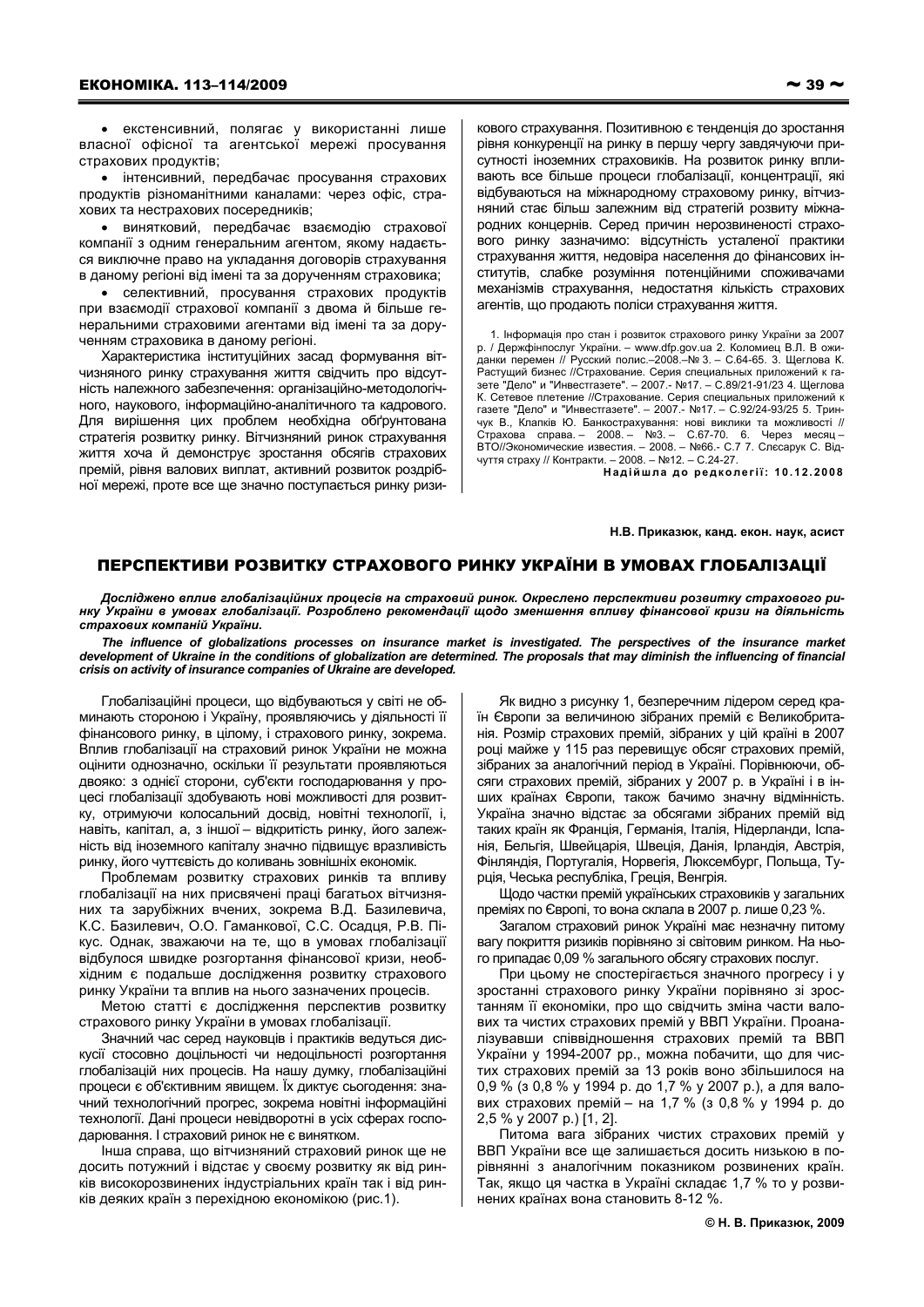

Рис. 1. Обсяги страхових премій європейських країн у 2007 р., млн. євро\* \*складено автором за даними CEA Statistics European Insurance in Figures // www.cea.eu

Проте, не дивлячись на такі показники, вітчизняний страховий ринок останніми роками демонстрував динамічне зростання практично за всіма напрямками. Загалом страховий ринок України можна охарактеризувати як молодий, перспективний, здатний до динамічного розвитку, який за сприятливих умов, може досягти значного зростання.

Однак нестабільна економічна ситуація у світі, наростаючі фінансові кризи вносять свої корективи у розвиток страхового ринку України.

Фінансова криза, яка початково мала місце у США поширюється значними темпами на інші країни. Криза в США, що розпочалася з іпотечної кризи, переросла в кризу банківської системи, страхового ринку, а згодом і всього фінансового сектора. Мало того, на сьогодні вже спостерігаються кризові явища в реальному секторі американської економіки. Це підтверджується тим фактом, що динаміка промислового виробництва в США в 2007-2008 рр. близька за тенденцією до 2001 р., коли спостерігався самий серйозний за останні 10 років спад [3].

Хоча початково фінансова криза спричинила найбільш згубний вплив на банки, однак згодом вона зачепила і страхові компанії. Стосовно страхових компаній, то, зважаючи на останні події в світі, можна стверджувати у них зараз не найлегші часи.

Найяскравішим прикладом вливу світової фінансової кризи на страховий ринок є падіння акцій лідера у галузі ризикового страхування American International Group (AIG) майже на 96 %. Проблеми, що виникли у відомого страхового гіганта - американської AIG, були лише початком загального спаду. Далі послідувало стрімке падіння акцій американських страхових компаній таких як Prudential Financial, Hartford Financial Services Group та інші.

Як ми вже зазначали, вплив фінансової кризи стає дедалі відчутнішим для страхових компаній ряду країн. Нещодавно вжито заходи по спасінню відомої Бельгійської страхової групи Fortis. На страховому ринку Японії також є жертви фінансової кризи. Першою страховою компанією в Японії, яка збанкрутіла була страхова компанія середнього масштабу Yamato Life Insurance Co. Страхові ринки інших азіатських країн також відчувають вплив фінансової кризи, який проявляється у падінні основних ринкових індексів. Спостерігаються ознаки рецесії і на страхових ринках Європейських країн.

Щодо України, то на початкових етапах спеціалісти страхового ринку зазначали, що вплив кризи істотно не ві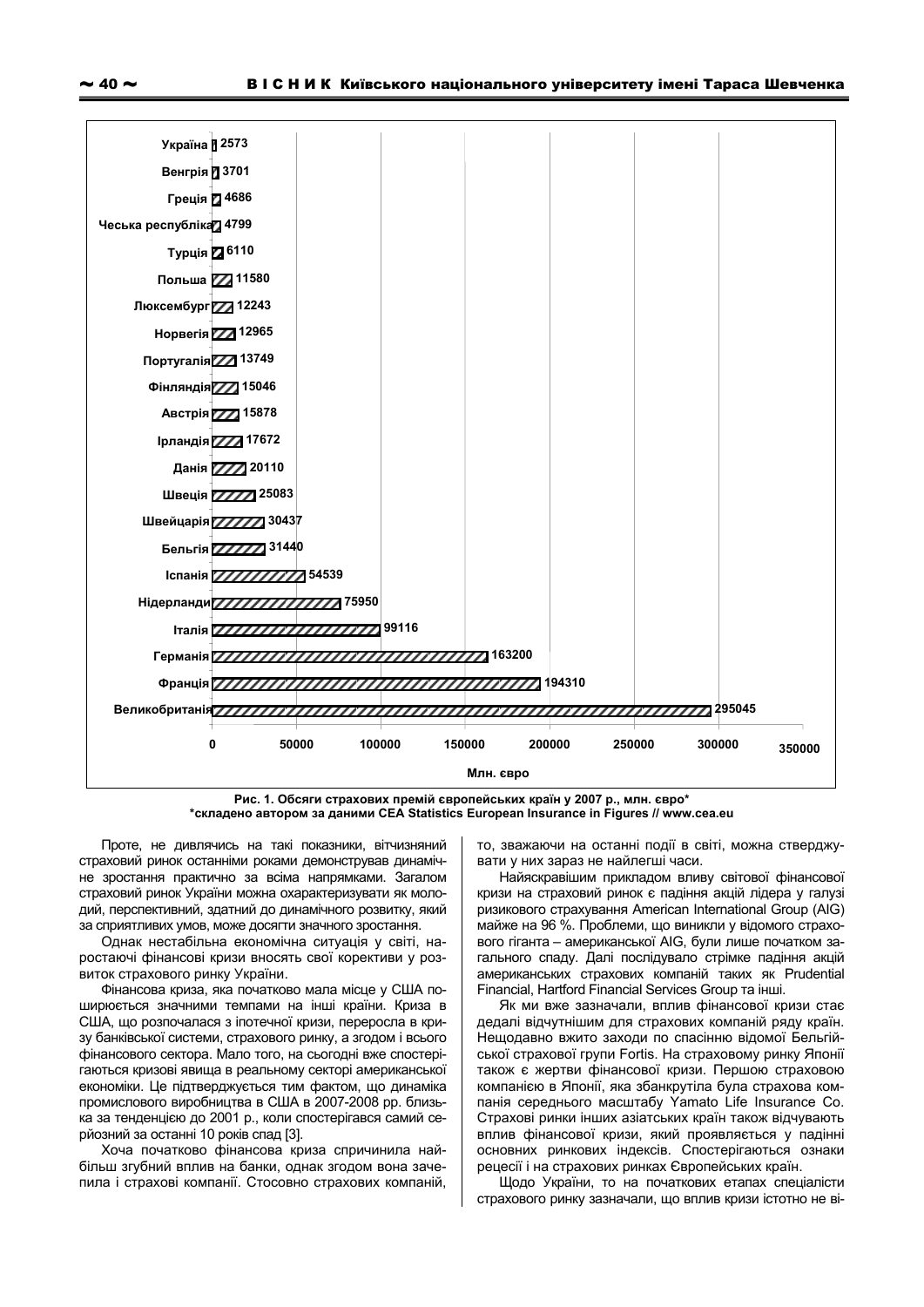дчувається. Однак останнім часом все частіше звучать думки щодо згубного впливу фінансової кризи на страховий ринок України. Сьогодні частина практиків страхового ринку зазначає, що економічна криза в Україні загалом і у банківській сфері зокрема може привести до стагнації українського ринку страхування в 2009 році.

Зазначене зумовлює необхідність виявлення можливих наслідків впливу фінансової кризи на страховий ринок України, а також пошуку шляхів щодо мінімізації негативних результатів.

З'ясуємо основні тенденції, якими характеризується страховий ринок України в умовах кризи.

По-перше, заслуговує на увагу той факт, що вагома частина страхових компаній значно залежить від продажу страхових продуктів через банк. В умовах, коли банки скоротили обсяги кредитування, страхові компанії відчувають суттєве недонадходження страхових премій. При цьому рівень виплат по існуючій клієнтській базі продовжує рости.

За результатами 1-го півріччя 2008 р. валові страхові премії збільшилися на 47 % (до 11.3 млрд. грн.). валові страхові виплати - на 89 % (до 3,4 млрд. грн.). У цілому, рівень валових виплат, порівняно з минулим роком, виріс на 6,6 процентних пункти і склав 29,9 % [2]. При цьому високу збитковість забезпечує в основному моторне страхування: автокаско і автоцивілка.

Якщо така ситуація (зростання рівня виплат) на ринку буде тривати і надалі це призведе до значних втрат для багатьох страхових компаній, оскільки страховики України, за минулі роки звикли жити за рахунок величезного приросту страхових премій (останніми роками в середньому по ринку України він складав 31 % річних). Не рідко виплати за страховками страховими компаніями покривалися не за рахунок сформованих резервів, а шляхом грошових надходжень за новими полісами (активне кредитування сприяло шорічному приросту доходів страховиків). Особливо складно в умовах скорочення вхідних фінансових потоків буде тим страховим компаніям які дотримувалися стратегії нарощення страхового портфеля за рахунок демпінгу з метою послідуючого перепродажу страхових компаній.

Крім того, суттєво зменшується продаж страхових продуктів через інші альтернативні канали, зокрема через автосалони, турагенції, оскільки останні також переживають не найкращі часи. Багато компаній, які ставили в основу розвиток альтернативних каналів продажів, у першу чергу банківського, автодилерського, опинилися в значній залежності, яка в умовах стабільності не проявляється, проте стає досить відчутною в умовах кризи. Так, компанії, що отримували платежі лише завдяки банкам та автодилерам, матимуть серйозні проблеми з ліквідністю, а страхові компанії, що володіли тільки одним основним каналом збуту продуктів взагалі можуть піти зі страхового ринку.

Слід також звернути увагу на те, що поступово скорочується обсяг корпоративного страхування у зв'язку зі скороченням працюючих і, відповідно, втратою ними полісів добровільного медичного страхування, страхування життя і страхування від нещасних випадків, які оплачували підприємства, а також у зв'язку з економією, до якої будуть вдаватися всі підприємства.

За даними опитування опублікованими у "Діловій столиці" з десяти опитаних компаній, які купували страховки для працівників, лише чотири у будь-якому випадку мають намір продовжувати у 2009 р. поліси своїм працівникам. Це такі компанії як "Славутич", корпорація "Богдан", Nemiroff та ММК ім.. Ільїна. У свою чергу, три компанії повідомили про згортання соціальних пакетів ("Дніпроспецсталь", "Союз-Віктан", АВК) і стільки ж пообіцяли зберегти страхування у випадку стабільної роботи підприємства (Донецька паливно-енергетична компанія, "XXI Вік" и "Азовсталь") [4].

У першу чергу, від скорочення соціальних пакетів робітників постраждають ті страхові компанії, які спеціалізуються на обслуговуванні галузей, у яких значно падають обсяги продажу. Зокрема це Вексель (металургія, банки), "Аска-життя" (гірничо-металургійні комбінати), Орадон (хімічна промисловість, гірничо-металургійні комбінати).

В умовах нестабільності значно підвищаться ризики розміщення резервів СК, особливо лайфових, оскільки у вітчизняних страховиків обмежена кількість інструментів для інфляційного захисту. Крім того, зниження надійності ряду банків призводить до погіршення якості страхового інвестиційного портфелю СК. У найгіршому становищі опиняються ті, СК, депозити яких знаходяться у банках, де призначена тимчасова адміністрація.

Як бачимо стан економіки: темп зростання ВВП, промислове виробництво, рівень інфляції, ситуація в банківському секторі значним чином впливає на розвиток страхового ринку. При цьому платоспроможність клієнтів залишається основним фактором, що визначає попит на страхові послуги і забезпечує грошові надходження до страхових компаній. Оскільки ближчим часом прогнозується зменшення платоспроможності населення, то, відповідно, будуть знижуватися надходження до страхових компаній, а це, в свою чергу, може призвести до зниження платоспроможності, порушення фінансової стійкості страховика, і навіть до його банкрутства.

Отже, зменшення прибутків змусить страхові компанії шукати новий капітал. Це можливо здійснити за рахунок укрупнення страхових компаній шляхом їх злиття та поглинання. Слід зазначити, що на сьогодні на страховому ринку України вже функціонує ряд страхових груп, серед яких Страхова група "АСКА" (об'єднує 3 страхові компанії), Страхова група "Універсальна" (об'єднує 5 страхових компаній), Страхова група "ТАС" (об'єднує 3 страхові компанії і 2 банки).

Нарощення капіталу страхових компаній України може відбуватися і за рахунок приходу іноземного капіталу. Хоча у світлі останніх подій думка стосовно іноземних інвестицій може бути сумнівною, оскільки постає питання, чи матимуть бажання акціонери таких українських страхових компаній як, наприклад, "Аліко АІГ Життя" і "Фортіс страхування життя Україна" інвестувати у розвиток страхування в Україні після того як AIG самій знадобилося для стабілізації 85 млрд. дол. США від американського керівництва, а бельгійській групі Fortis - 11,2 млрд. євро від керівництва Бельгії, Люксембурга і Нідерландів.

Проте, експерти дотримуються думки, що крупні гравці страхового ринку все ще можуть собі дозволити розвиватися далі.

Припливу іноземного капіталу сприяє і той факт, що український страховий ринок є досить привабливим у перспективі з точки зору потенціалу розвитку. Так, за оцінками окремих експертів покриття страхового поля в Україні становить 3-5 %, у той час як у країнах Західної Європи - понад 96 %.

Більш того, існує думка, що навіть зараз (у кризових умовах) рівень покриття потенційних клієнтів страхуванням, особливо, що стосується страхування фізичних осіб, ще низький і відстає навіть від рівня доходів потенційних споживачів.

Отже вітчизняний страховий ринок об'єктивно викликає інтерес у іноземних інвесторів. Причому, цей інтерес посилиться за умови стабілізації ситуації на фінансових